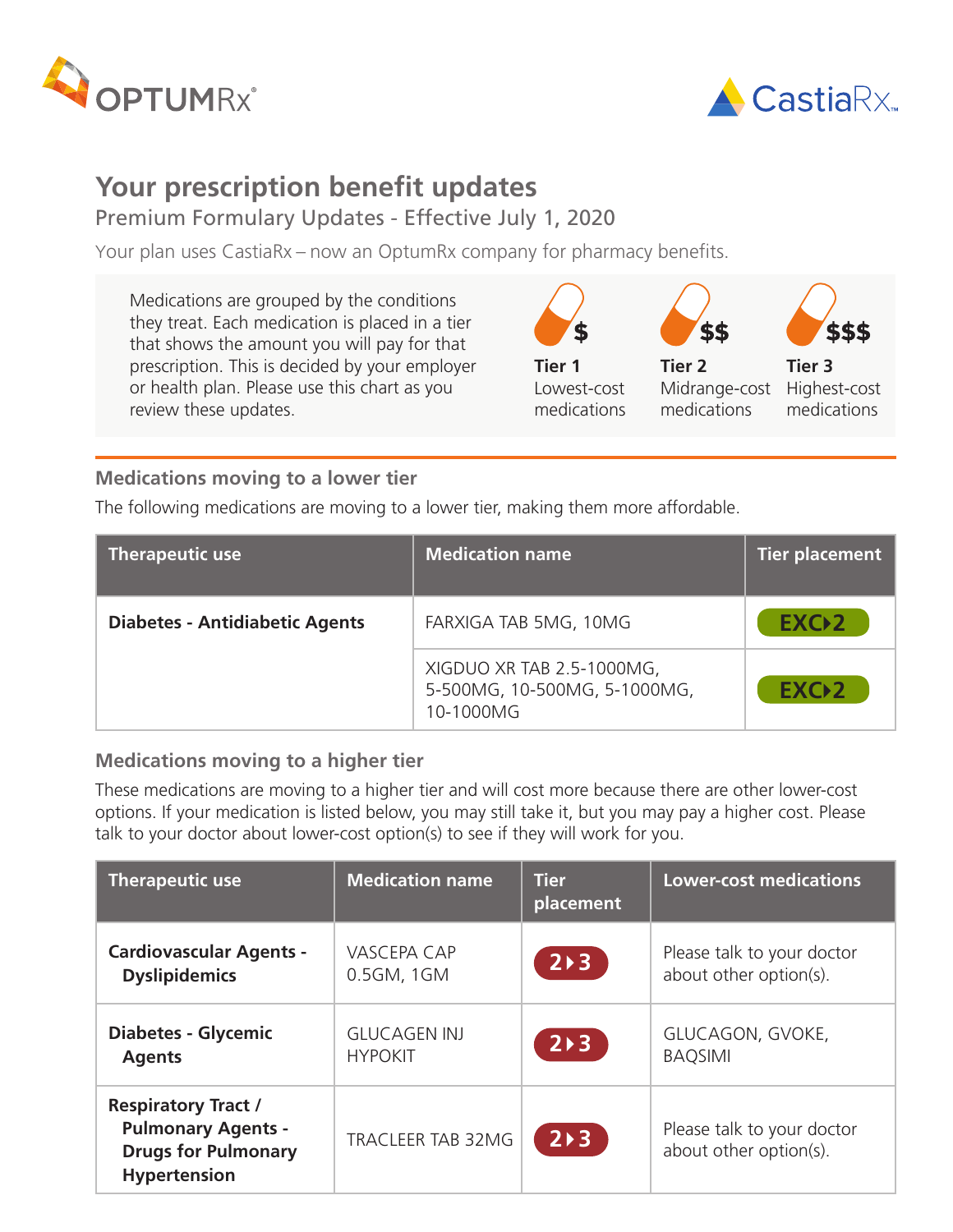## **Medications moving to exclusion**

The following excluded medications will not be covered by your plan.

| <b>Therapeutic use</b>                                                            | <b>Medication name</b>                                                        | <b>Tier</b><br>placement | <b>Lower-cost medications</b>                        |
|-----------------------------------------------------------------------------------|-------------------------------------------------------------------------------|--------------------------|------------------------------------------------------|
| <b>Antineoplastics - Drugs</b><br>for Cancer                                      | AFINITOR oral tablet<br>2.5MG,<br>5MG,<br>7.5MG                               | 3 <b>&gt;EXC</b>         | Please talk to your doctor<br>about other option(s). |
|                                                                                   | ERLEADA TAB 60MG                                                              | 3 <b>&gt;EXC</b>         | Please talk to your doctor<br>about other option(s). |
|                                                                                   | <b>TREANDA INJ</b><br>25MG,<br>100MG                                          | $2$ <b>EXC</b>           | Please talk to your doctor<br>about other option(s). |
|                                                                                   | YONSA TAB<br><b>125MG</b>                                                     | 3 <b>&gt;EXC</b>         | Please talk to your doctor<br>about other option(s). |
|                                                                                   | <b>ZYTIGA TAB</b><br>250MG,<br>500MG                                          | 3 <b>&gt;EXC</b>         | Please talk to your doctor<br>about other option(s). |
| <b>Diabetes - Antidiabetic</b><br><b>Agents</b>                                   | <b>INVOKAMET TAB</b><br>50-500MG,<br>50-1000MG,<br>150-500MG,<br>150-1000MG   | $2$ <b>EXC</b>           | SYNJARDY, SYNJARDY XR,<br><b>XIGDUO XR</b>           |
|                                                                                   | <b>INVOKAMET XR TAB</b><br>50-500MG,<br>50-1000MG<br>150-500MG,<br>150-1000MG | 2 <sup>D</sup> EXC       | SYNJARDY, SYNJARDY XR,<br>XIGDUO XR                  |
|                                                                                   | <b>INVOKANA TAB</b><br>100MG,<br>300MG                                        | $2$ <b>EXC</b>           | FARXIGA, JARDIANCE                                   |
| <b>Hormonal Agents-</b><br>Stimulant/Replacement/<br><b>Modifying (Pituitary)</b> | <b>OMNITROPE INJ</b><br>$5/1.5ML$ ,<br>10/1.5ML,<br>5.8MG                     | $2$ <b>EXC</b>           | NORDITROPIN, NUTROPIN                                |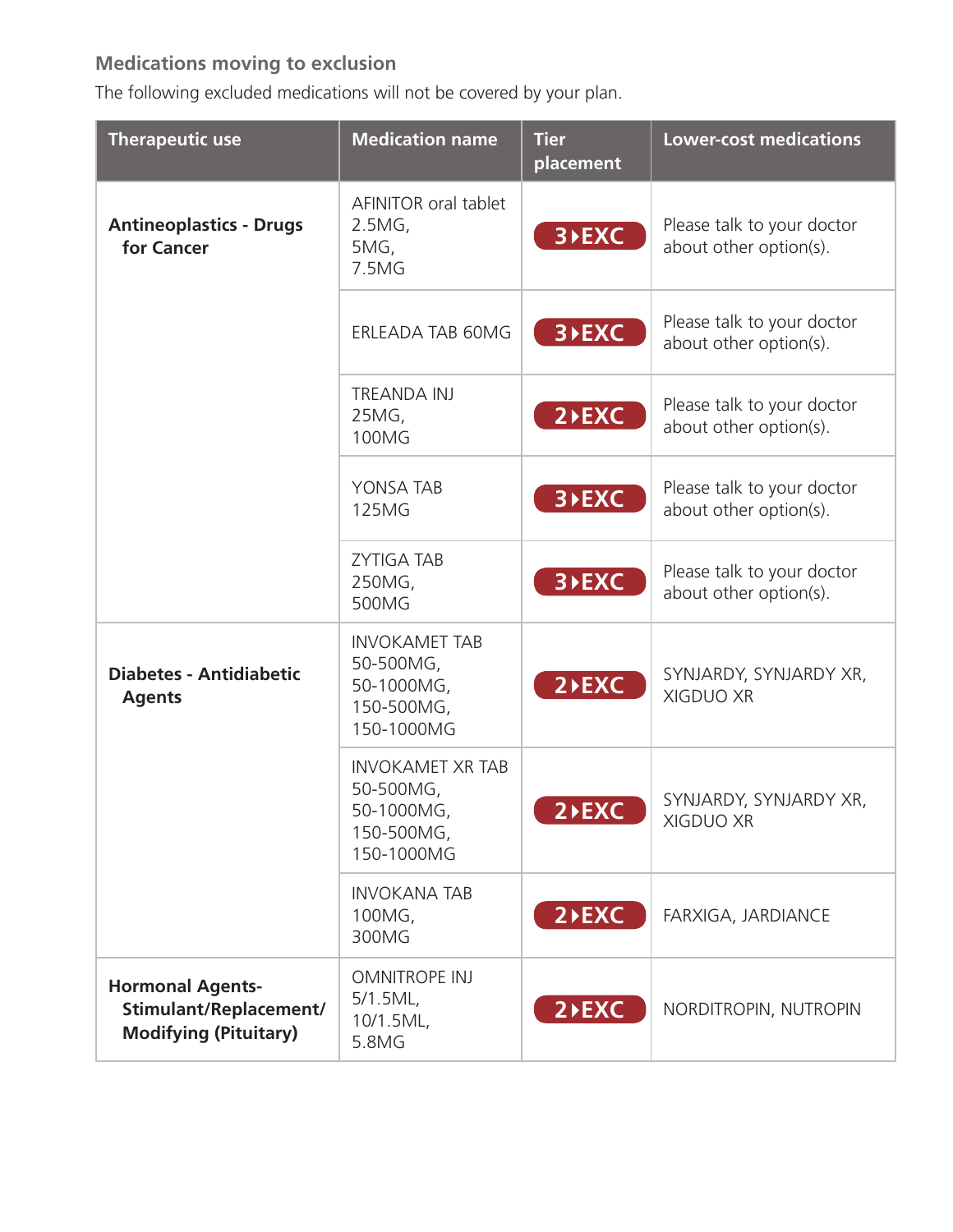| <b>Therapeutic use</b>                                                                                                 | <b>Medication name</b>                                                                                                             | <b>Tier</b><br>placement | <b>Lower-cost medications</b>                                                                                                          |
|------------------------------------------------------------------------------------------------------------------------|------------------------------------------------------------------------------------------------------------------------------------|--------------------------|----------------------------------------------------------------------------------------------------------------------------------------|
| <b>Miscellaneous Therapeutic</b><br><b>Agents</b>                                                                      | <b>FIRDAPSE TAB 10MG</b>                                                                                                           | 3 <b>&gt;EXC</b>         | <b>RUZURGI</b>                                                                                                                         |
| <b>Pain-Non-Steroidal</b><br>Antiinflammatory<br><b>Agents</b>                                                         | ZIPSOR CAP 25MG                                                                                                                    | 3 <b>&gt;EXC</b>         | diclofenac, ibuprofen,<br>naproxen                                                                                                     |
| <b>Platelet Modifying Agents</b>                                                                                       | YOSPRALA<br>81-40MG,<br>325-40MG                                                                                                   | 3 <b>&gt;EXC</b>         | aspirin with omeprazole                                                                                                                |
| <b>Respiratory Tract /</b><br><b>Pulmonary Agents -</b><br><b>Drugs for Asthma and</b><br><b>Other Lung Conditions</b> | PROAIR HFA<br><b>INHALER, PROAIR</b><br><b>RESPIHALER</b>                                                                          | $2$ <b>EXC</b>           | albuterol HFA ( generic<br>for PROAIR HFA made by<br>Perrigo), albuterol HFA<br>(generic for PROAIR HFA<br>made by Teva), Ventolin HFA |
| <b>Respiratory Tract /</b><br><b>Pulmonary Agents -</b><br><b>Drugs for Pulmonary</b><br>Hypertension                  | <b>TRACLEER TAB</b><br>62.5MG,<br><b>125MG</b>                                                                                     | 3 <b>&gt;EXC</b>         | bosentan                                                                                                                               |
| <b>Vitamins</b>                                                                                                        | <b>AZESCO TAB</b><br>13-1MG                                                                                                        | $2$ <b>EXC</b>           | Any preferred prenatal<br>multivitamins                                                                                                |
|                                                                                                                        | <b>CITRANATAL TAB</b><br><b>BLOOM</b>                                                                                              | $2$ <b>EXC</b>           | Any preferred prenatal<br>multivitamins                                                                                                |
|                                                                                                                        | <b>CITRANATAL</b><br>CAP HARMONY,<br><b>CITRANATAL 90</b><br>DHA, CITRANATAL<br>PAK ASSURE,<br><b>CITRANATAL PAK</b><br><b>DHA</b> | 3 <b>&gt;EXC</b>         | Any preferred prenatal<br>multivitamins                                                                                                |
|                                                                                                                        | <b>DUET DHA</b><br><b>BALANCED, DUET</b><br>DHA 400MG                                                                              | $2$ <b>EXC</b>           | Any preferred prenatal<br>multivitamins                                                                                                |
|                                                                                                                        | <b>ENBRACE HR CAP</b>                                                                                                              | $2$ <b>EXC</b>           | Any preferred prenatal<br>multivitamins                                                                                                |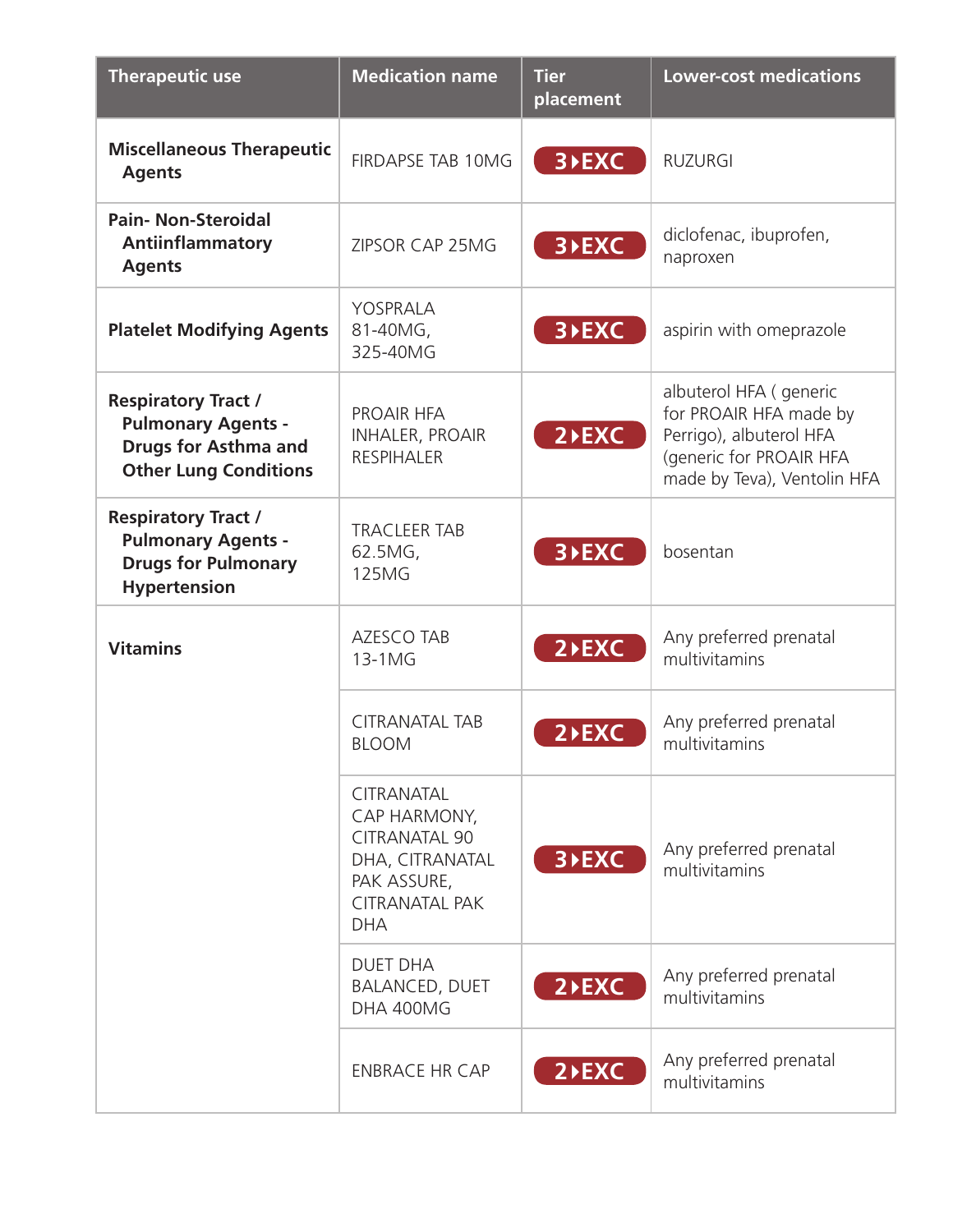| <b>Therapeutic use</b> | <b>Medication name</b>                                                                                                                                              | <b>Tier</b><br>placement | <b>Lower-cost medications</b>           |
|------------------------|---------------------------------------------------------------------------------------------------------------------------------------------------------------------|--------------------------|-----------------------------------------|
| <b>Vitamins</b>        | <b>NATACHEW TAB</b>                                                                                                                                                 | $2$ <b>EXC</b>           | Any preferred prenatal<br>multivitamins |
|                        | NEEVO DHA CAP<br>27-1.13MG                                                                                                                                          | $2$ <b>EXC</b>           | Any preferred prenatal<br>multivitamins |
|                        | NESTABS DHA PAK                                                                                                                                                     | $2$ <b>EXC</b>           | Any preferred prenatal<br>multivitamins |
|                        | <b>NESTABS ONE CAP</b>                                                                                                                                              | 3 <b>&gt;EXC</b>         | Any preferred prenatal<br>multivitamins |
|                        | OB COMPLETE CAP<br>ONE, OB COMPLETE<br><b>CAP PETITE</b>                                                                                                            | $2$ <b>EXC</b>           | Any preferred prenatal<br>multivitamins |
|                        | OB COMPLETE TAB<br><b>PREMIER</b>                                                                                                                                   | $2$ <b>EXC</b>           | Any preferred prenatal<br>multivitamins |
|                        | PRENATE TAB ELITE                                                                                                                                                   | $2$ <b>EXC</b>           | Any preferred prenatal<br>multivitamins |
|                        | PRENATE CHEW<br>0.6-0.4, PRENATE<br>CAP ENHANCE,<br>PRENATE CAP<br>ESSENTIAL, PRENATE<br>CAP PIXIE, PRENATE<br>CAP RESTORE,<br>PRENATE DHA CAP,<br>PRENATE MINI CAP | 3 <b>&gt;EXC</b>         | Any preferred prenatal<br>multivitamins |
|                        | PRIMACARE CAP                                                                                                                                                       | $2$ <b>EXC</b>           | Any preferred prenatal<br>multivitamins |
|                        | REDICHEW RX CHW                                                                                                                                                     | $2$ <b>EXC</b>           | Any preferred prenatal<br>multivitamins |